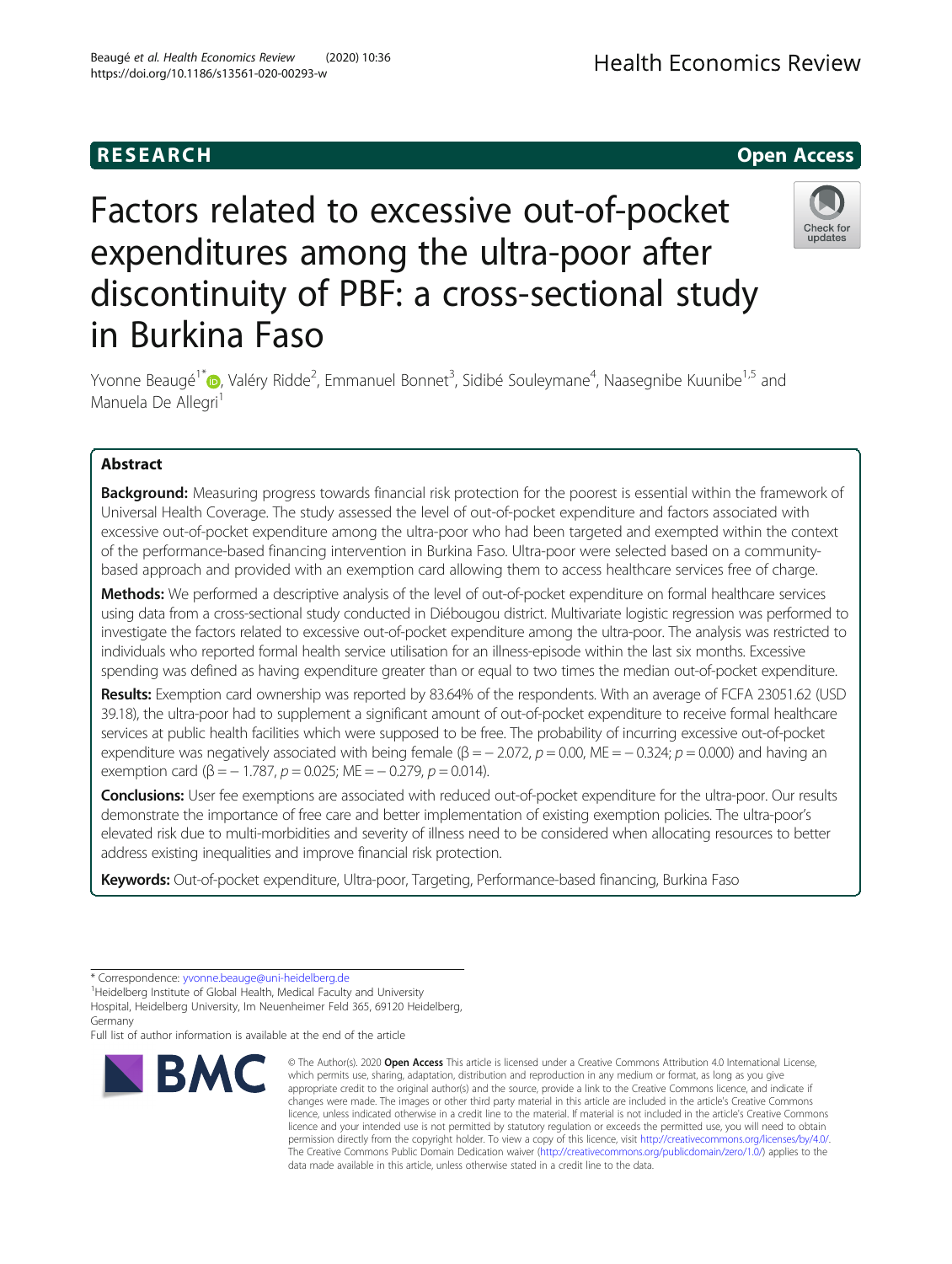#### Introduction

In Burkina Faso, the provision of most adult curative services is still subject to the payment of user fees at the point of use. User fees can be imposed on drugs, medical material, entrance fees or consultation fees, exposing many but especially the ultra-poor to a high risk of catastrophic expenditure. The ultra-poor or so-called 'indigents' are a recognized category of the population in Burkina Faso, representing the most disadvantaged part of the society [\[1](#page-9-0), [2](#page-9-0)]. The Ministry of Social Action and National Solidarity defines indigents as people who are without any social or economic means on a sustained basis and unable to care for themselves [[3](#page-9-0)]. Accordingly, any user charges whether high or low are likely to exceed the ultra-poor's financial means [\[4](#page-9-0)–[6](#page-9-0)] forcing them to sell the few assets they might possess, borrow money or decide to forego the required healthcare [[7,](#page-9-0) [8\]](#page-9-0).

The government of Burkina Faso has recognized the need for exemption policies to better protect the most vulnerable against the economic impact of illness. Many policies have been adopted over the years to guarantee free healthcare to the ultra-poor on the full range of essential services [\[9,](#page-9-0) [10](#page-9-0)] including the new compulsory universal health insurance scheme (RAMU) with its legislation adopted in September 2015. However, the actual implementation of these measures for the ultra-poor has mostly lagged behind political commitment [\[9](#page-9-0)–[11](#page-9-0)]. Alongside the formulation of new policies, the government of Burkina Faso, together with its development partners, has launched several exemption pilots to protect the poor from the financial burden induced by user fees [\[12](#page-9-0)–[14](#page-9-0)].

In 2014, a performance-based financing intervention (PBF) in combination with user fee exemptions for the ultra-poor was implemented in eight districts [[14,](#page-9-0) [15](#page-9-0)]. Community-based targeting (CBT) was used to identify up to 20% of the poorest population living in the health facility catchment area. Community committees selected the ultra-poor in their villages [\[16\]](#page-9-0). Upon completion of the targeting process (January 2016), every identified ultra-poor was meant to receive an exemption card, allowing them to receive free basic healthcare services at all public healthcare facilities [[17](#page-9-0)]. The user fee exemptions did not cover transport cost to the facility. The intervention officially ended in June 2018. A transition to the next World Bank project had been planned, but not yet realized at the time of writing this manuscript [[18](#page-9-0)].

To our knowledge, there has not been any study measuring out-of-pocket expenditure (OOPE) among the targeted ultra-poor to track progress towards financial risk protection in Burkina Faso. Only a few studies are available that looked into the level and determinants of OOPE in Burkina Faso for the general population. This was reported to range between FCFA 8404 (USD 17.4) [\[19](#page-9-0)] and FCFA 9362.52 (USD 15.7) [\[20](#page-9-0)]. Su et al. (2006) reported that as

much as 14.6–25.7% of the households from the lowest quartile in the general population in Nouna incurred catastrophic healthcare expenditure before the implementation of community-based health insurance [\[21\]](#page-9-0). None of these studies measured the extent to which ultra-poor are exposed to financial hardship through the use of health services, despite researchers have highlighted the importance of monitoring such outcome to secure the achievement of the sustainable development goals (SDGs), in particular SDG3, targeting specifically health for all [[22](#page-9-0)]. The lack of evidence on the financial risk protection for the ultra-poor in Burkina Faso is comparable with other low-and middle income countries. Only Jacobs et al. (2007) found that in Cambodia, fee exempted patients paid on average USD 4.3 per healthcare visit which is USD 9 less than fee-paying patients [\[23\]](#page-9-0). Looking at evidence from Zambia, Masiye et al. (2016) and Lepine et al. (2017) reported an important reduction in medical expenses for the general population after the introduction of the nationwide user fee removal  $[24-26]$  $[24-26]$  $[24-26]$  $[24-26]$ . However, both studies highlighted that the effect of user fee exemptions might not reach the poorest proportionately.

Our study aimed at filling this knowledge gap by using cross-sectional data to assess the magnitude of OOPE on formal healthcare services among the ultra-poor who had been targeted and exempted within the context of the performance-based financing intervention in Burkina Faso. Moreover, we aimed at estimating the factors that explain the ultra-poor's probability of incurring excessive OOPE. We defined 'excessive spending' as having expenditure greater than or equal to two times the median OOPE [[27](#page-10-0)]. In 2019, the year in which we conducted our study, the ultra-poor in the study region were only equipped with exemption cards under the PBF program and not RAMU (RAMU was not yet operational in the study district). Our study findings are intended to inform policy makers on the protective effect of targeted user fee exemptions from the cost of illness for the ultra-poor.

#### Methods

#### Study setting

The study was conducted in Diébougou District, in Bougouriba Province in the South-West region of Burkina Faso, one of the eight districts where PBF was combined with targeting and exemption of the ultra-poor. In 2017, the district had a total population of 139,824, with over 40% living below the national poverty line [\[28\]](#page-10-0). Diébougou has 24 functioning government healthcare facilities (4 dispensaries, 19 Primary Healthcare facilities (CSPS) and one district hospital) with a total of eight general practitioners and two pharmacists [\[29\]](#page-10-0). In 2016, the average annual number of healthcare contacts per inhabitant was 1.68 [[29](#page-10-0)], which is high compared to the country-wide average of 1.02 contacts. The CBT process identified 6034 people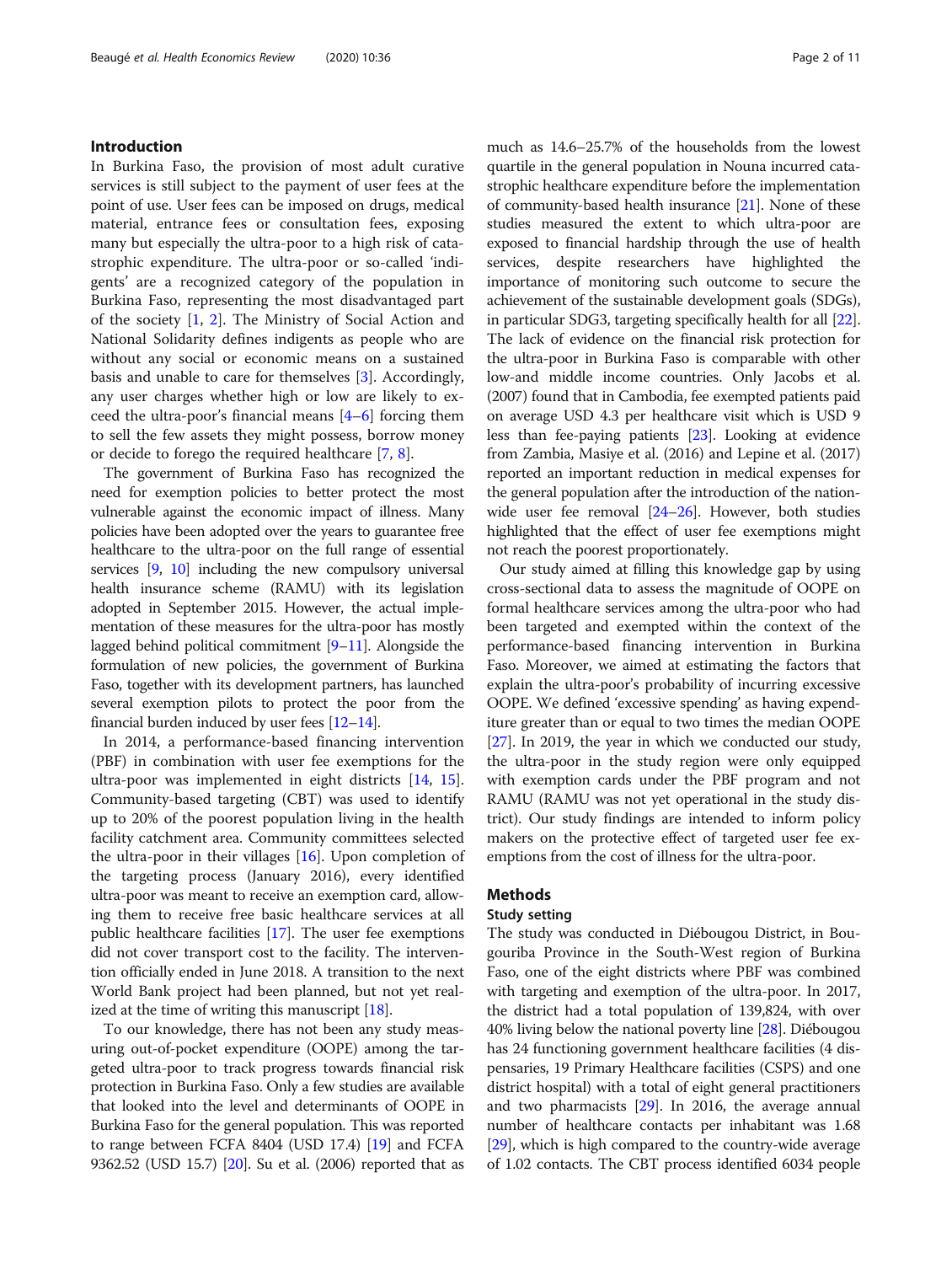<span id="page-2-0"></span>in Diébougou as being ultra-poor in 2015, which related at that time to about 9% of the district's population [[30](#page-10-0)]. In early February 2016, the district management received the exemption cards for further distribution via the CSPS to the ultra-poor.

#### Data and their sources

The study used a cross-sectional dataset of 292 ultrapoor individuals living in the Diébougou health district, previously identified by a study conducted in 2015 [\[31](#page-10-0)]. Originally, a three-stage random procedure was applied to identify study individuals across different PBF districts with targeting in Burkina Faso, described in detail elsewhere [\[31](#page-10-0)]. In brief, at the first stage, four out of eight districts were selected; at stage two, villages with more than ten ultra-poor people were selected; at stage three, only ultra-poor aged 18 and above and whose name was on the original ultra-poor list were recruited for the survey [[31](#page-10-0)]. In 2019, the survey could only be conducted for the selected ultra-poor in Diébougou district, with the specific aim of understanding what happened to the selected ultra-poor post-PBF and prior to all new policies being launched. The survey was administered from June 10th to June 25th, 2019 by five trained enumerators fluent in the local language under the supervision of a study coordinator. Data were collected digitally using tablets. The survey included the following five sections: identification of the indigent including geo-location, socio-demographic information, exemption card and health service utilisation, illness-reporting and healthcare needs, functional capacities and support network.

#### Variables and their measurement

Table 1 reports all variables, their measurement, and the hypothesized sign of the association with the outcome variable. Table [2](#page-3-0) lists OOPE on formal healthcare services, transportation to receive formal healthcare services and total OOPE.

Our primary outcome variable was excessive OOPE for formal healthcare services without transportation costs. Transportation cost were excluded because the user fee exemptions did not cover transportation cost. Formal healthcare services refer to curative healthcare services sought by the respondent either at the primary healthcare centres (CSPS) or district-level hospitals. As we did not have information about household consumption or income (study population = ultra-poor without financial means), it was not possible to measure catastrophic expenditures. The direct OOPE for formal healthcare of the ultra-poor was dichotomised  $(0 = no$  excessive spending,  $1 =$  excessive spending). The category  $0 = no$  excessive spending includes the zeros, i.e. the ones treated for free due to exemption cards, while the category excessive spending, captures OOPE above a given threshold. Our main explanatory variable was the

|                              | Table 1 Variables, their measurement and hypothesized |  |  |
|------------------------------|-------------------------------------------------------|--|--|
| direction of the coefficient |                                                       |  |  |

| <b>Outcome Variables</b>                             | Measurement                                  | <b>Hypothesized direction</b><br>of the coefficient |  |  |
|------------------------------------------------------|----------------------------------------------|-----------------------------------------------------|--|--|
| Excessive OOPE on formal<br>healthcare services      | Dichotomous<br>1 if excessive<br>0 otherwise |                                                     |  |  |
| <b>Explanatory Variables</b>                         |                                              |                                                     |  |  |
| <b>Binary</b>                                        |                                              |                                                     |  |  |
| Sex                                                  | $0 = Male$                                   | $^{+}$                                              |  |  |
|                                                      | $1 =$ Female                                 |                                                     |  |  |
| <b>Educational level</b>                             | $0 = No$<br>education                        |                                                     |  |  |
|                                                      | $1 =$ Fducation                              |                                                     |  |  |
| Exemption card                                       | $0 = No$                                     |                                                     |  |  |
|                                                      | $1 = Yes$                                    |                                                     |  |  |
| Marital status                                       | $0 = All else$                               |                                                     |  |  |
|                                                      | $1 =$ Married                                |                                                     |  |  |
| Relation to the                                      | $0 = All$ else                               | $^{+}$                                              |  |  |
| household head                                       | $1 =$ Household<br>head                      |                                                     |  |  |
| Perceived health                                     | $0 = All else$                               |                                                     |  |  |
|                                                      | $1 = Good$                                   |                                                     |  |  |
| Disability                                           | $0 = No$                                     | $^{+}$                                              |  |  |
|                                                      | $1 = Yes$                                    |                                                     |  |  |
| Continuous                                           |                                              |                                                     |  |  |
| Age                                                  | Years                                        | $^{+}$                                              |  |  |
| Household size                                       | Household<br>member                          | $+$                                                 |  |  |
| Distance to the nearest<br>healthcare center (in km) | Km                                           | $+$                                                 |  |  |
| Categorical                                          |                                              |                                                     |  |  |
| Poverty index                                        | 1 Poorest                                    | $+$                                                 |  |  |
|                                                      | 2 Medium Poor                                | $+-$                                                |  |  |
|                                                      | 3 Least poor                                 |                                                     |  |  |

exemption card. It is a dichotomised variable and refers to whether a respondent has received a user exemption card that he/she could present at the health centre to receive free care within the context of the PBF intervention.

In this study, we used several covariates to control for demographic and socio-economic characteristics and health status. We decided to dichotomize most of our variables due to the relatively small sample size, which made it possible to keep an adequate sample in each of our categories. The dichotomization also helped to focus the statistical analysis around the two comparison groups we expected to differ. Demographic characteristics included sex, age, marital status, relation to the household head, and household size and socio-economic factors included educational level. Sex was a dichotomous variable (male/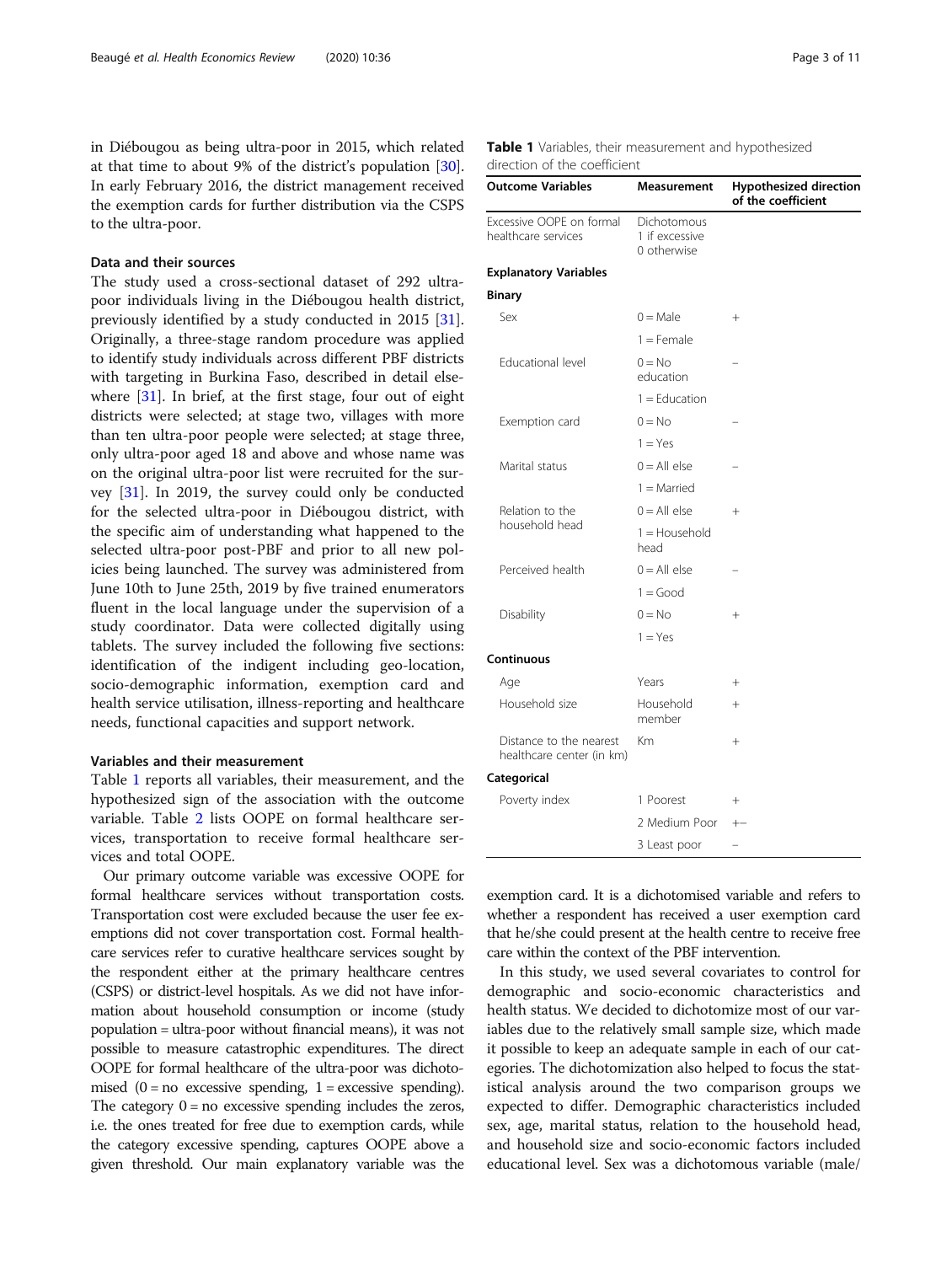<span id="page-3-0"></span>

| <b>Table 2</b> Socio-demographic characteristics of the study |  |  |  |  |
|---------------------------------------------------------------|--|--|--|--|
| population                                                    |  |  |  |  |

|                                                                                     | Sample<br>$N = 110$ individuals<br>$(100\%)$ |       |
|-------------------------------------------------------------------------------------|----------------------------------------------|-------|
|                                                                                     | N                                            | $\%$  |
| Excessive OOPE on healthcare services<br>when utilising formal health care services |                                              |       |
| No                                                                                  | 11                                           | 7.27  |
| Yes                                                                                 | 99                                           | 92.73 |
| Exemption card                                                                      |                                              |       |
| No                                                                                  | 18                                           | 16.36 |
| Yes                                                                                 | 92                                           | 83.64 |
| Sex                                                                                 |                                              |       |
| Male                                                                                | 43                                           | 39.09 |
| Female                                                                              | 67                                           | 60.91 |
| Educational level                                                                   |                                              |       |
| No education                                                                        | 96                                           | 87.27 |
| Education                                                                           | 14                                           | 12.73 |
| Marital Status                                                                      |                                              |       |
| All else                                                                            | 53                                           | 48.18 |
| Married                                                                             | 57                                           | 51.82 |
| Relation to the household head                                                      |                                              |       |
| All else                                                                            | 75                                           | 68.18 |
| Head of household                                                                   | 35                                           | 31.82 |
| Perceived Health                                                                    |                                              |       |
| All else                                                                            | 89                                           | 80.91 |
| Good                                                                                | 21                                           | 19.09 |
| Disability                                                                          |                                              |       |
| No                                                                                  | 80                                           | 72.73 |
| Yes                                                                                 | 30                                           | 27.27 |
| Poverty Index                                                                       |                                              |       |
| Poorest                                                                             | 32                                           | 29.09 |
| Medium poor                                                                         | 38                                           | 34.55 |
| Least poor                                                                          | 40                                           | 36.36 |
|                                                                                     | Mean                                         | Sd    |
| Age (in years)                                                                      | 55.11                                        | 18.67 |
| Household size                                                                      | 14.25                                        | 11.54 |
| Distance to nearest healthcare centre (in km)                                       | 4.45                                         | 4.75  |

female). Age (in years) was a continuous variable. Marital status was a categorical variable and contained five categories (single, monogamous married, married polygamous, widowed, divorced/separated). The original variable was dichotomised (All else and married). We did so to show the vulnerability associated with being unmarried. Status in the household was a categorical variable. The original variable composed of 11 categories (Household head; spouse; brother/sister; son/daughter; nephew/niece;

Grandson/daughter; father/mother; cousin; son/daughter in law; mother/father-in-law; other parent; other link). The variable was dichotomised to show the superiority of household heads in the use of resources. Educational level was a categorical variable with 16 categories (1 none; 2 nursery school; 3 CP1 4 CP2; 5 CE1 6 CE2; 7 CM1; 8 CM2; 9 Sixième; 10 Cinquième; 11 Quatrième; 12 Troisième 13 Seconde; 14 Première; 15 Terminale; 16 Supérieur). We dichotomised the variable (no education and education) as done by previous studies [\[32,](#page-10-0) [33](#page-10-0)]. We did so because the educational level of the ultra-poor people is generally very low. Only 12.73% of our study sample (ultra-poor population) reported any form of education. Respondents with higher education than nursery school were assigned to the category 1 ′Education′.

As a proxy for health status, we used self-rated perceived health and disability to control for the participant's health condition, which can affect healthcare spending. Self-rated perceived health was a categorical variable (good, medium, bad) and was dichotomised (All else/Good). Disability was a dichotomous variable (Yes/No). The variable distance was continuous. We also computed a poverty index using Principal Component Analysis (PCA) on durable asset ownership and housing characteristics specific for this rural location. This approach allowed classifying the ultrapoor from the poorest (1) to the least poor (3), to capture socio-economic differences among them.

The hypothesized direction of the co-efficient was informed by previous evidence on factors associated with high and catastrophic OOPE among poor and vulnerable groups [\[20](#page-9-0), [21](#page-9-0), [24](#page-10-0), [34](#page-10-0)–[37\]](#page-10-0). In particular, we expected women, the uneducated, unmarried and respondents in the lowest quintile to be more vulnerable towards an increased risk of excessive spending [[21](#page-9-0), [36\]](#page-10-0). An older age, bad health status and a disability was also expected to contribute to an elevated risk to excessive spending, since an increased age and a bad health condition contribute to a higher need of healthcare [[20](#page-9-0), [35\]](#page-10-0). Likewise, we expected a greater household size to contribute to an elevated risk of excessive spending since they might experience more illness [\[21\]](#page-9-0). At the same time large households are more likely to have elderly people in their union who carry an elevated risk for healthcare. Exemption card ownership was expected to lower the probability of excessive spending [[27\]](#page-10-0). Household heads were expected to be more likely to spend excessively since prior work has indicated that they are more likely to seek care and to incur higher OOPE than other household members, as their health is essential for household's survival [[38](#page-10-0)–[40\]](#page-10-0). Living remotely from the health facility was expected to be positively associated with excessive spending since ultrapoor rather seek formal healthcare at remote health facilities when illness is already very severe requiring complex treatment [[24,](#page-10-0) [37](#page-10-0)].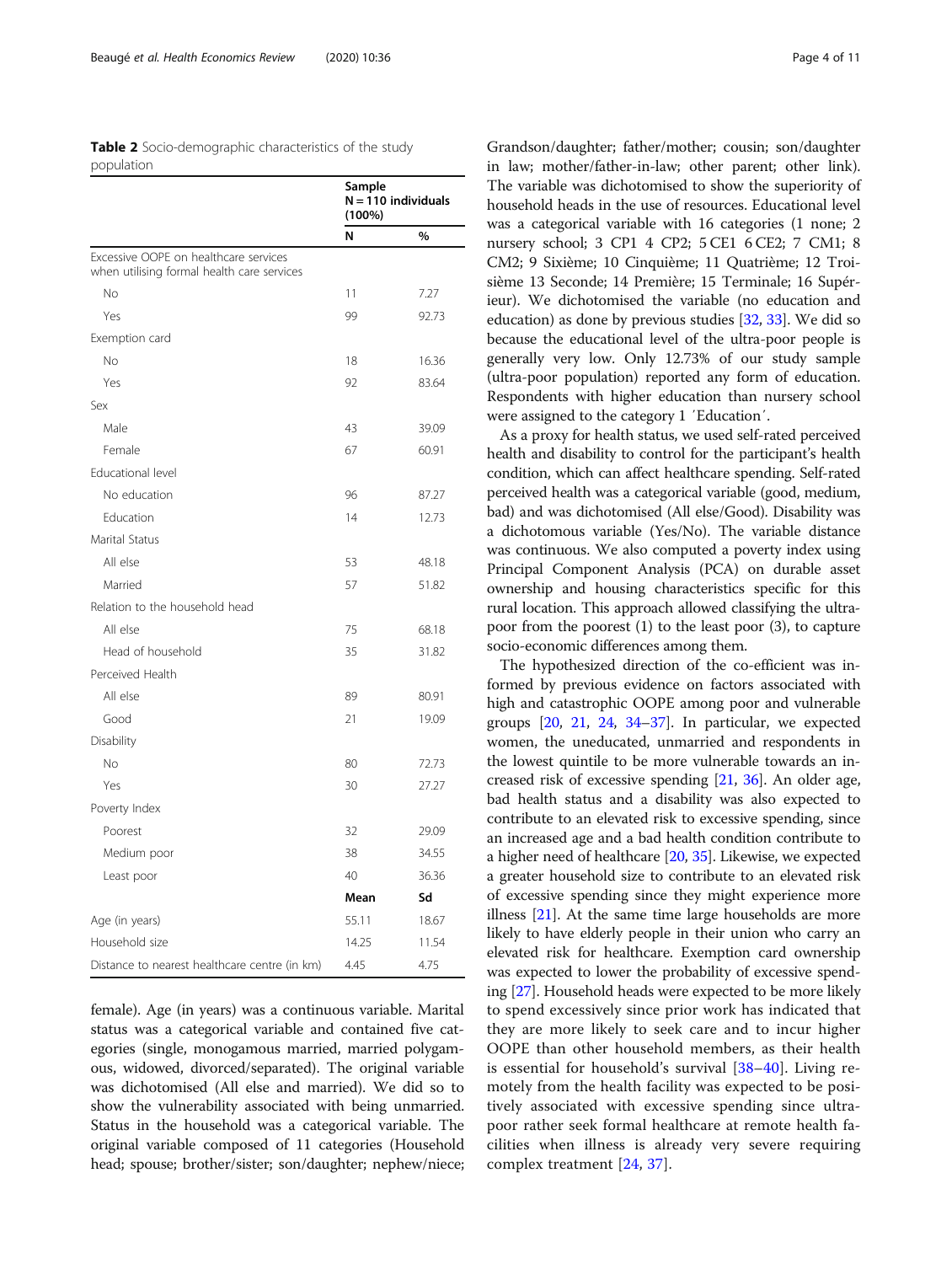#### Analytical approach

For our analysis, we used the truncated sample of respondents who utilised formal healthcare services at the healthcare facility conditional upon illness reporting in the prior six months  $(N = 110)$ . We did so because the user fee exemption cards were earmarked only to healthcare services provided by formal healthcare facilities. First, we applied descriptive statistics to identify sample distribution for all variables included in the analysis. We calculated the mean, standard deviation (SD), median, range values for OOPE on formal healthcare services, transportation to receive formal healthcare services and overall OOPE. All expenditure variables were recorded in FCFA (FCFA  $1 = 0.0017$  USD). Extreme values of the dataset were first graphically investigated by using boxplots. We did not screen out and included in our datasets three illness episodes which had resulted in OOPE above FCFA 100,000 (USD 173). We cross-checked the nature of these extreme values with study coordinator and enumerators who confirmed their validity. These extremely high OOPE refer to ultra-poor who had been evacuated for surgeries. The costs were covered by family and in particular by adult children living abroad (Ivory Coast and Ghana). Although these poor people received external support and might not comply with the previously mentioned definition of ultra-poor, they were initially identified as such and therefore not excluded from our regression analysis as they are accurate representations of community reality. We displayed mean OOPE using four different scenarios: OOPE, including zeros and outliers, excluding only zeros, excluding only extreme values and excluding zeros and extreme values.

For the regression analysis, however, we used the dichotomised variable 'Excessive OOPE on formal healthcare services'. We used three different thresholds: 1. "high expenditure", 2. "medium-high expenditure" and 3. "extremely high expenditure". We used threshold 1 for the main model and threshold 2 and 3 for sensitivity analysis. As done by authors in previous studies [\[41\]](#page-10-0), we defined "High expenditure" as having expenditure greater than or equal to two times the median; "Medium-high expenditure" as having expenditure greater than or equal to the median; and "Extremely high expenditure," as having expenditure greater than or equal to three times the median. Given that we classified the outcome of interest as bin-

ary,  $y_i = \left\{ \begin{array}{l} 1 \text{ if } y^* > 0 \\ 0 \text{ otherwise} \end{array} \right.$ ; where  $y^* = x_i \beta + \mu_i$  (1), multivari-

ate logistic regression was performed to investigate the factors related to excessive OOPE among the ultra-poor on formal healthcare services for a single illness-episode within the last six months. From equation (1),  $y^*$  is the observed excessive health-care expenditure,  $x_i$  represents individual respondent characteristics as presented in Table [1,](#page-2-0)  $\beta$  is the coefficients of  $x_i$  while  $\mu_i$  is a symmetrically distributed error term. Following the literature  $[42, 43]$  $[42, 43]$  $[42, 43]$  $[42, 43]$ , equation  $(1)$  was estimated using the maximum likelihood estimation procedure, and the marginal effects were calculated for each  $x_i$  to derive the magnitudes of effect of the individual characteristics on the probability of a respondent incurring excessive health-care expenditure, while holding all other covariates constant.

We further geolocated the respondents and transferred their GPS information into a Geographic Information System to better understand patterns between the residential location of the respondents and CSPS. We applied point analysis (location of ultra-poor) and the kernel density estimator method. The densities represent the concentration of selected ultra-poor within a radius of 2000 m.

#### Results

#### Socio-demographic characteristics of the study population

Table [2](#page-3-0) provides descriptive statistics, frequencies and percentages for the study sample.

The majority of the sample, 60.91% were females with a mean age of 55.11 years. Only 12.73% attained formal education. Half of the sample was married. About one-third of the study sample was the household head. Being in good health was reported by only 19.09% and being disabled by 27.27%. Respondents lived in rather big households with an average of 14 household members which is typical for rural Burkina Faso. Over 80% reported having received an exemption card. 29.09% belonged to the poorest, 34.55% to the medium poor poverty quantile and 36.36% to the poorest quintile. The mean distance from the respondent's home to the nearest healthcare facility was 4.45 km. Figure [1](#page-5-0) illustrates the mixed picture of the geographical concentration, whereby some of the respondents are concentrated around the primary healthcare facilities but also in remote areas.

#### OOPE on formal healthcare services and transportation

Table [3](#page-5-0) illustrates the mean OOPE for formal healthcare, transportation and total for respondents who reported an illness episode within the last six months. The information is shown for four possible scenarios:

The mean OOPE for formal healthcare services when including zeros (exempted ultra-poor were supposed to be treated for free) for  $N = 110$  was FCFA 20424.45 (USD 34.72) while FCFA 2134.18 (USD 3.62) was spent on transportation for  $N = 49$ . In comparison, when excluding zeros and extreme cases, the OOPE on formal healthcare services for  $N = 96$  was FCFA 9861.35 (USD 16.76), while FCFA 1969.68 (USD 3.35) was spent on transportation for  $n = 47$ . For scenario 1, the total amount was FCFA 21375.14 (USD 36.34) and FCFA 10188.87 (USD 17.32)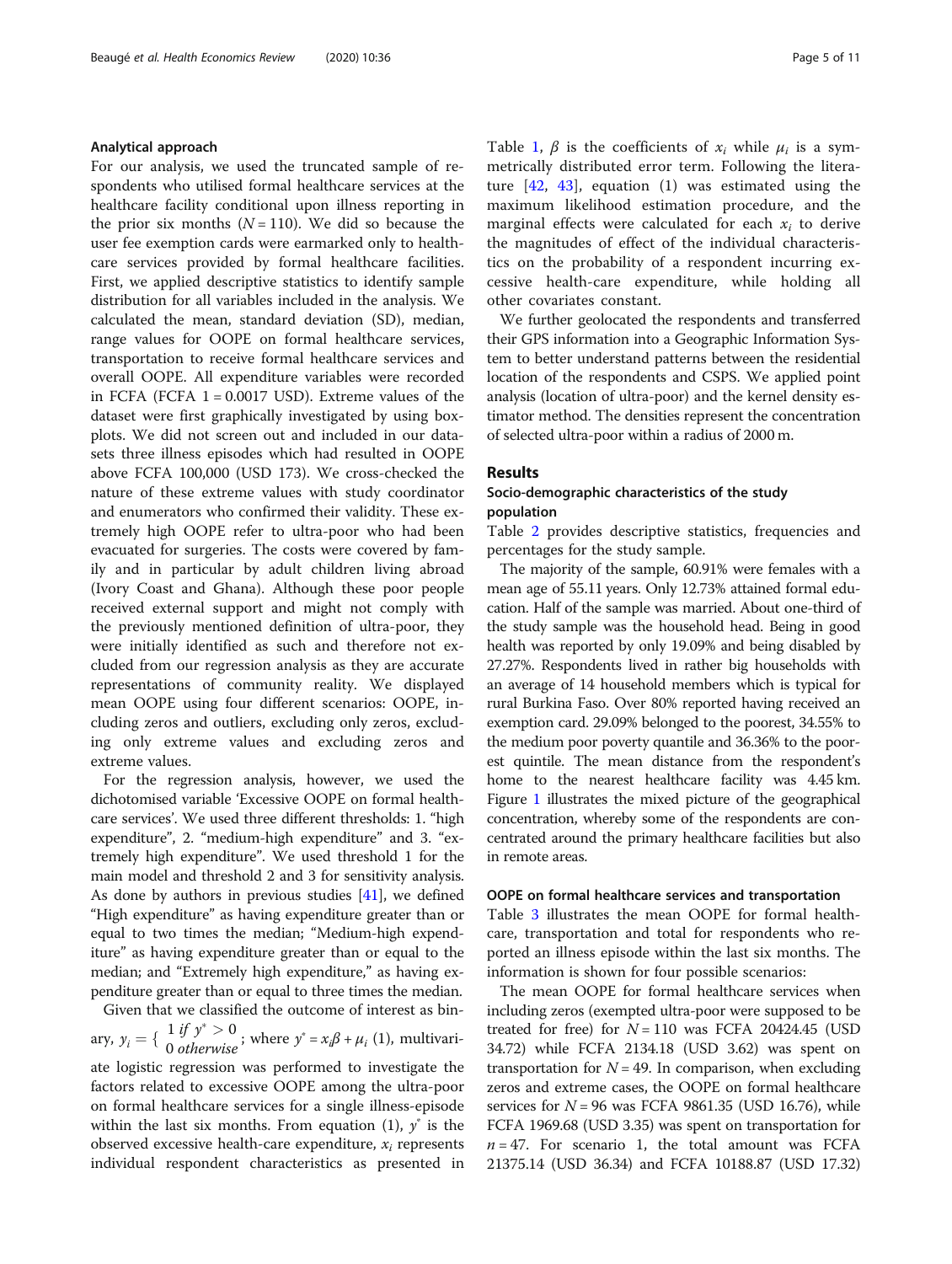<span id="page-5-0"></span>

|  |  | Table 3 OOPE for formal healthcare services and transportation in FCFA |
|--|--|------------------------------------------------------------------------|
|--|--|------------------------------------------------------------------------|

| <b>OOPE</b>                                            | N   | $\%$   | Mean      | SD        | Median | Min          | Max     |
|--------------------------------------------------------|-----|--------|-----------|-----------|--------|--------------|---------|
| 1. Scenario: Including zeros and outliers              |     |        |           |           |        |              |         |
| Formal healthcare                                      | 110 | 100.00 | 20,424.45 | 81,552.69 | 5000   | $\mathbf{0}$ | 700,000 |
| Transport                                              | 49  | 26.77  | 2134.18   | 2377.49   | 1400   | 0            | 12,000  |
| TOTAL                                                  | 110 | 100.00 | 21,375.14 | 82,647.95 | 5050   | $\mathbf 0$  | 710,000 |
| 2. Scenario: Excluding only outliers <sup>a</sup>      |     |        |           |           |        |              |         |
| Formal healthcare                                      | 107 | 97.27  | 8847.57   | 10,838.98 | 5000   | $\mathbf 0$  | 60,000  |
| Transport                                              | 48  | 43.64  | 1928.65   | 1912.758  | 1400   | $\mathbf{0}$ | 10,000  |
| TOTAL                                                  | 110 | 100.00 | 9447.86   | 11,196.48 | 5000   | 0            | 62,000  |
| 3. Scenario: Excluding only zeros b                    |     |        |           |           |        |              |         |
| Formal healthcare                                      | 99  | 90%    | 22,693.84 | 85,704.95 | 5100   | 500          | 700,000 |
| Transport                                              | 48  | 43.64  | 2178.646  | 2381.975  | 1450   | 500          | 12,000  |
| TOTAL                                                  | 102 | 92.73  | 23,051.62 | 85,631.19 | 5850   | 500          | 710,000 |
| 4. Scenario: Excluding zeros and outliers <sup>c</sup> |     |        |           |           |        |              |         |
| Formal healthcare                                      | 96  | 87.27  | 9861.35   | 10,999.28 | 5000   | 500          | 60,000  |
| Transport                                              | 47  | 42.73  | 1969.68   | 1911.96   | 1400   | 500          | 10,000  |
| <b>TOTAL</b>                                           | 102 | 92.73  | 10,188.87 | 11,298.93 | 5600   | 500          | 62,000  |

Note: Of the 110 respondents using formal healthcare services, 11 reported zero expenditures<br><sup>a</sup> excluding three observations through trimming top 3% cutoff =60,000 for formal healthcare; excluding one observation through 10,000 for transport

<sup>b</sup> excluding 11 observations with zeros for formal healthcare and excluding one observation with zeros for transport

<sup>c</sup> excluding 11 observations with zeros for formal healthcare; excluding one observation with zeros for transport: excluding three observations through trimming top 3% cutoff =60,000 for formal healthcare; excluding one observation through trimming top 3% cutoff = 10,000 for transport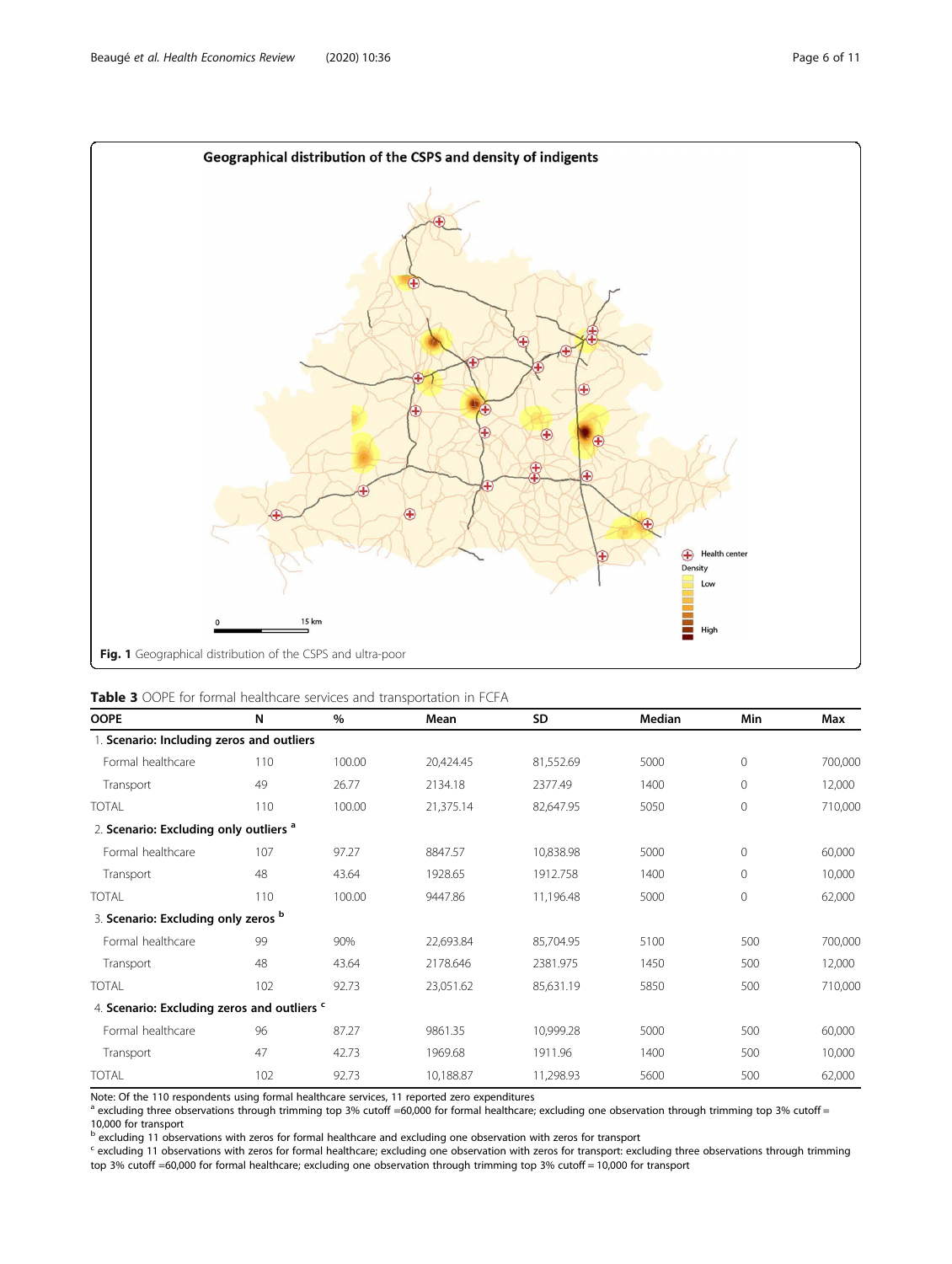for scenario 4. The median OOPE across the two scenarios amounted to about FCFA 5000–5850 (USD 8.50– 9.95).

In Table 4 we calculated the prevalence of excessive expenditure among the ultra-poor and the average OOPE for the different thresholds. Using the high expenditure threshold, 29.09% of the respondents with an illness episode had excessive expenditures.

#### Results from the regression model on factors related to excessive OOPE

Table [5](#page-7-0) presents the results of the logistic regression exploring the factors related to excessive OOPE at the individual level. We first present the results from our main model using ≥2 times the median OOPE as a cut-off point for high expenditure.

We found that having an exemption card had a protective effect against excessive OOPE in this ultra-poor population. The probability of incurring excessive OOPE decreased by 28% for those who received an exemption card. We also found that the probability of excessive OOPE decreased by 32% if the respondent was a woman. All other factors included in the main model were insignificant. The results remained stable throughout the two models chosen for sensitivity analysis, where we used the medium and extreme high expenditure threshold. Interestingly, the factor age significantly increased the probability of incurring an excessive expenditure only in model 2 and 3 (see Additional files [1](#page-8-0) and [2\)](#page-8-0). In the main model, age was insignificant. The results also remained stable when excluding the three extreme cases (see Additional file [3\)](#page-8-0).

#### **Discussion**

Our study makes a unique contribution to the existing literature by investigating OOPE among the ultra-poor in Burkina Faso, a segment of society who lives in extreme poverty, is hardest to reach and thus often neglected within the scientific landscape as data is hardly available on these excluded individuals [\[44\]](#page-10-0). Accordingly, even a small dataset as ours is precious to closely track and understand the progress of these people and integrate the gained knowledge into the planning and prioritizing of future interventions to leave no one behind as envisioned in the 2030 Agenda for Sustainable Development. Our study is the first, which assesses the magnitude of OOPE on formal healthcare services among

targeted and exempted ultra-poor people. In light of the surprisingly high expenditure of the ultra-poor, we also aimed at estimating the factors that explain the ultrapoor's probability of incurring the excessive OOPE. The findings of our study offer valuable practical and political implications for countries currently moving towards a national health insurance scheme with the aspiration also to include the weakest members of the society. Yet, due to the small sample size, the result should be interpreted with caution.

The first crucial finding of our study was that 90% of our study population incurred expenditure above zero, while only 10% reported zero expenditure. Most striking is that these identified and former exempted "ultra-poor" had to pay a substantial total mean of FCFA 23051.62 (USD 39.19) towards expenses to cover their formal healthcare costs for a single illness-episode within the last six months. In contrast, Beogo et al. (2016) assessed the mean OOPE for public health services among individuals living in the capital of Burkina Faso at FCFA 8404 (USD 14.29) [[19\]](#page-9-0). Nakovics et al. (2019) used household-level data for 24 districts (a third of the country) and calculated overall OOPE of FCFA 9362.52 (USD 15.92) (irrespective of the type of care used) for the general rural population [[20\]](#page-9-0). The lowest socio-economic quintile in the study done by Nakovics reported OOPE at the same level as the rest of the population [[20\]](#page-9-0). What is obvious is the discrepancy of our values with those of previous studies. Here it is essential to note that our calculation included three extreme, but validated cases where ultra-poor got evacuated for surgery with extremely high accompanying costs. When we removed these cases, the mean was calculated at FCFA 10188.87 (USD 17.32) almost matching the reported mean by Beogo et al. (2016) and Nakovics et al. (2019). Irrespective of the approach taken, both amounts USD 39.19 and USD 17.32 impose a dramatic economic burden on the ultra-poor people who already live below the national poverty line of USD 1.90 a day [\[45](#page-10-0)]. Additionally, these numbers are a demonstration of the current inequitable health financing mechanisms in Burkina Faso.

Our study also reveals that almost half of those who seek formal healthcare services (45%) incurred a positive expenditure on transport costs with an average of FCFA 2178.65 (USD 3.70). Not only do more ultra-poor incur transport costs, but at the same time, the average cost is

Table 4 Prevalence of excessive expenditure and mean OOPE for different thresholds

| <b>Excessive OOPE threshold</b> | No. of respondents | % of respondents<br>with illness<br>$N = 110$ | Mean high OOPE for formal healthcare<br>services mean (SD) in FCFA |  |  |
|---------------------------------|--------------------|-----------------------------------------------|--------------------------------------------------------------------|--|--|
| High expenditure                | 35                 | 29.09                                         | 56,762.86 (138,984.3)                                              |  |  |
| Medium high expenditure         | 58                 | 52.73                                         | 36,684.91 (110,213.7)                                              |  |  |
| Extremely high expenditure      |                    | 24.55                                         | 70,316.67 (156,285.4)                                              |  |  |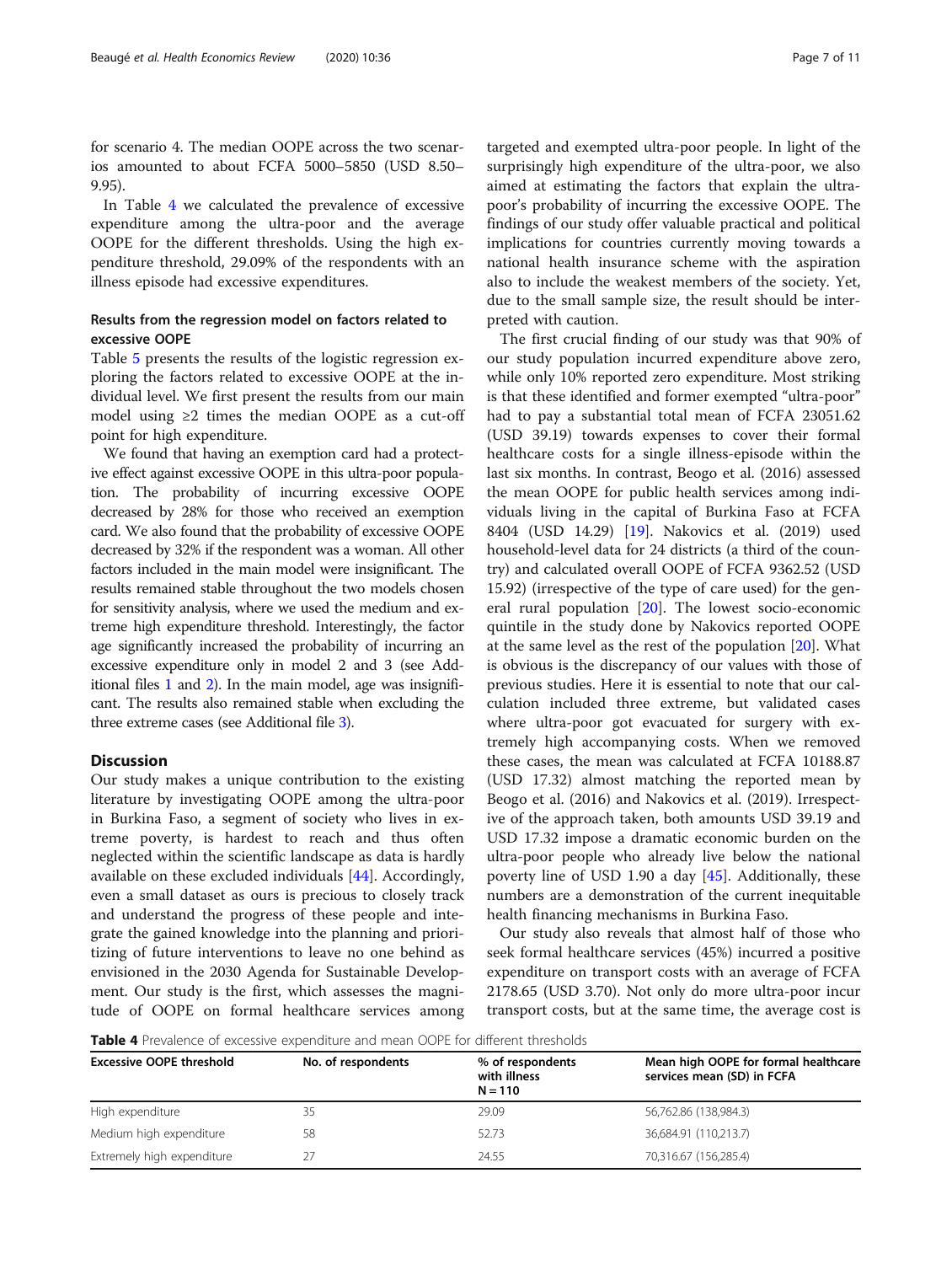<span id="page-7-0"></span>

|  |  | <b>Table 5</b> Results from the regression model exploring the factors related to excessive OOPE at the individual level |  |  |  |  |  |  |  |
|--|--|--------------------------------------------------------------------------------------------------------------------------|--|--|--|--|--|--|--|
|--|--|--------------------------------------------------------------------------------------------------------------------------|--|--|--|--|--|--|--|

| Variable                             | Main model = Excessive OOPE on formal health care services<br>$N = 110$ |                 |                 |                         |                 |                  |  |  |  |  |
|--------------------------------------|-------------------------------------------------------------------------|-----------------|-----------------|-------------------------|-----------------|------------------|--|--|--|--|
|                                      | <b>Regression coefficient</b>                                           | <i>p</i> -value | $[95%$ CI]      | <b>Marginal effects</b> | <i>p</i> -value | [95% CI]         |  |  |  |  |
| Exemption card owner                 | $-1.787$                                                                | 0.025           | $-3.350 -0.224$ | $-0.279$                | 0.014           | $-0.503 -0.057$  |  |  |  |  |
| Female                               | $-2.072$                                                                | 0.003           | $-3.440 -0.705$ | $-0.324$                | 0.000           | $-0.501 - 0.148$ |  |  |  |  |
| Educated                             | $-1.703$                                                                | 0.158           | $-4.068$ 0.662  | $-0.267$                | 0.145           | $-0.625$ 0.092   |  |  |  |  |
| Married                              | 0.192                                                                   | 0.738           | $-0.932$ 1.315  | 0.030                   | 0.738           | $-0.146$ 0.206   |  |  |  |  |
| Head of household                    | $-0.943$                                                                | 0.160           | $-2.256$ 0.371  | $-0.148$                | 0.146           | $-0.346$ 0.051   |  |  |  |  |
| Good health status                   | $-1.913$                                                                | 0.084           | $-4.082$ 0.256  | $-0.299$                | 0.074           | $-0.628$ 0.030   |  |  |  |  |
| Having a disability                  | 0.295                                                                   | 0.593           | $-0.787$ 1.377  | 0.046                   | 0.592           | $-0.122$ 0.215   |  |  |  |  |
| Age                                  | 0.036                                                                   | 0.061           | $-0.002$ 0.074  | 0.006                   | 0.047           | 0.000 0.011      |  |  |  |  |
| Household size                       | $-0.030$                                                                | 0.211           | $-0.078$ 0.017  | $-0.005$                | 0.199           | $-0.012$ 0.002   |  |  |  |  |
| Distance                             | $-0.080$                                                                | 0.195           | $-0.201$ 0.041  | $-0.012$                | 0.184           | $-0.031$ 0.006   |  |  |  |  |
| Poverty Index (vs. $1 =$ ultra-poor) |                                                                         |                 |                 |                         |                 |                  |  |  |  |  |
| $2 =$ Medium poor                    | 0.069                                                                   | 0.914           | $-1.175$ 1.313  | 0.010                   | 0.914           | $-0.174$ 0.194   |  |  |  |  |
| $3 =$ Least poor                     | 0.568                                                                   | 0.383           | $-0.709$ 1.844  | 0.089                   | 0.371           | $-0.105$ 0.283   |  |  |  |  |
| $_{\text{cons}}$                     | 0.886                                                                   | 0.616           | $-2.577$ 4.348  |                         |                 |                  |  |  |  |  |
| LR chi2(12)                          | 33.71                                                                   |                 |                 |                         |                 |                  |  |  |  |  |
| $Prob > = chibar2$                   | 0.001                                                                   |                 |                 |                         |                 |                  |  |  |  |  |

27% higher than what the general residents in rural Burkina Faso pay for transport for healthcare (FCFA 1670.83) (USD 2.84) [[20](#page-9-0)]. This finding seems entirely plausible at first sight as it is known that ultra-poor usually live socially isolated in remote areas [[46\]](#page-10-0) and do not own private vehicles (e.g. bicycle, motorbike or donkeys) to get to the health center and that might lead to an increased need to use other means of transport that drives costs up. The map (Fig. [1\)](#page-5-0) of the distribution of the CSPS and density of indigents also demonstrated the geographical remoteness. However, when comparing the mean difference of the general rural resident and the identified ultra-poor from their residential spot to the nearest health facilities, we do not see a big difference which makes us assume that the distance alone might not be the main driver of the transport costs. Instead, we assume that their old age, the seriousness of the illness and a possible latestage of seeking care (not able to walk, stand, sit alone without assistance) might demand that ultra-poor be transported in a specific way, e.g. making it necessary to have accompanied transportation with a borrowed vehicle (involving fuel costs) [\[32,](#page-10-0) [47,](#page-10-0) [48](#page-10-0)].

Looking specifically at the results of the regression models, it was striking to see that the exemption card, which respondents received in early February 2016 in Diébougou within the PBF intervention (3 years before the data collection), decreased the probability of incurring excessive OOPE by 28 percentage points. This finding shows the potential of the exemption in achieving financial protection for the poorest, which is a key objective of

Burkina's first health financing strategy (2017–2030). It is remarkable, especially against the background that the intervention ended in June 2018 with the end of the World Bank funding, where healthcare providers received last program reimbursements in January 2018. Our data collection started almost exactly one year after the official end of the project. While further qualitative studies are needed to clarify the specific reasons for this positive development, initial field feedback pointed towards the core of goodness in healthcare workers and their uptake of program ownership in relation to the user fee exemptions after discontinuity of PBF. Indeed, it is assumed that some health workers continue to feel responsible for their community's health and show compassion and kindness towards the ultrapoor. As a result, they might encourage support actions in conjunction with the management committees or an autonomous manner, to provide the minimum package of healthcare services to the ultra-poor. We also refer to the exemption policy implemented by the government in 2009 which demonstrated that only asking health worker at the primary level to exempt the ultra-poor was never successful. An enabling mechanism (exemption cards) in combination with good will is necessary to allow the exemptions to be turned into practice. Similar developments have been noted by Ridde & Girard (2004), who described that some health personnel, in their good graces, continued to ensure exemption for healthcare for identified ultra-poor [\[49](#page-10-0)]. This is in line with Seppey et al. (2017) who described that after discontinuity of PBF in Mali it is mainly the activities with a higher degree of autonomously driven motivation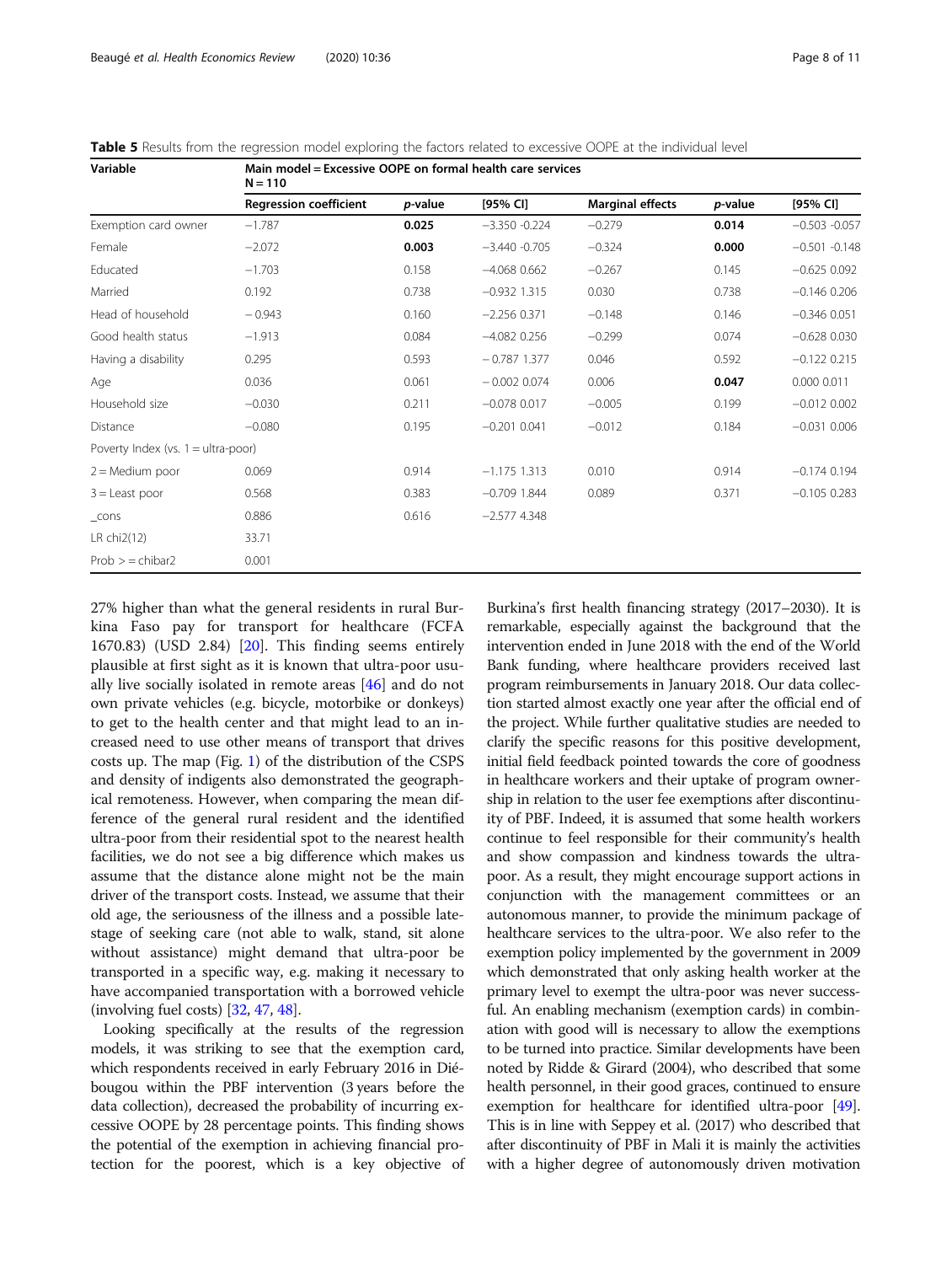<span id="page-8-0"></span>that are more sustainable [[50](#page-10-0)]. In the case of user fee exemptions, healthcare workers might be driven to continue to provide services to the ultra-poor even in the absence of project funding because doing so corresponds with their beliefs and values of equity, charity, justice and solidarity.

Furthermore, a positive association between age and excessive spending for formal healthcare services has emerged from the findings. This pattern is unsurprising and coherent with the broad literature [[38](#page-10-0)] since an increasing age is a predisposing factor leading to higher rates of (multi)-morbidity and disability [\[51](#page-10-0), [52\]](#page-10-0). Therefore, older people make substantial use of formal health services [\[53\]](#page-10-0), require special diagnostics and consequently incur higher expenses [[47](#page-10-0), [54\]](#page-10-0). Similarly, we expected males to be more likely to spend excessively on formal healthcare services. The reasons are three-fold: first, Burkina Faso has been implementing several user fee exemptions and removal mechanism and policies targeting women including the launch of the gratuité policy in April 2016 to cover the healthcare fees for preventive and curative care for pregnant and lactating women which makes excessive spending less likely [[55](#page-10-0)]. Secondly, as males are usually the breadwinner and their health essential for households' survival, they might use formal healthcare services more compared to ultra-poor women [[38](#page-10-0)–[40](#page-10-0)]. Atchessi et al. (2016) pinpointed the prevailing power inequalities in gender relationships in this particular setting in Burkina Faso where decisionmaking power is usually with the men [[47](#page-10-0)] which generally put women into a subordinate social position affecting their access to scarce resources [\[39](#page-10-0)].

#### Methodological considerations

Although this study provides novel findings on OOPE amongst the ultra-poor, we need to acknowledge certain limitations. First, we acknowledge the relatively small size of our sample, and this necessitates a careful interpretation of results. Yet, we deem our results as essential since ultra-poor are severely understudied. We recommend replicating the study on a larger sample, albeit logistically complex. Secondly, no study has been conducted so far on the accuracy of the selection and targeting process (teasing out false-positive cases) of this specific scheme. Hence, we had no means of deciding on inclusion or exclusion of single cases. However, we carried out several sensitivity analyses by excluding extreme cases and also using different thresholds for excessive expenditure. Results stayed robust throughout. Thirdly, our study used self-reported information on illness reporting and expenditure data that could have been subject to recall bias, hence we cannot assure 100% accuracy of this data. Due to restriction by the dataset, we were not able to disaggregate OOPE from other cost items other than general spending on formal healthcare services and transportation. Despite these

limitations, this paper provides essential evidence on the economic burden of out-of-pocket expenditure on the ultra-poor.

#### Conclusion

Robust monitoring of OOPE among poor households is vital to understand improvements in financial protection and UHC [\[56](#page-10-0)]. To our knowledge, this is the first study examining the level of financial hardship among a targeted ultra-poor population in Africa. The evidence reviewed here highlights the high amount of OOPE that ultra-poor have to spend to cover their healthcare costs. We demonstrated that OOPE among the ultra-poor is at about the same level of people from higher socioeconomic groups which is a clear demonstration of the unfairness of the current health financing schemes in Burkina Faso. When including valid extreme values, the ultra-poor on average even have higher expenditure than the general population most likely due to their old age, the severity of illness and complex medical profiles. The present study emphasizes that exemption cards had a protective effect against excessive OOPE despite the end of the intervention, which shows the relevance of free care for a vulnerable population. Policymakers must recognize the special needs of the ultra-poor for better tailored financial protection. A specific examination of service patterns of the ultra-poor is needed; the provision of enhanced and broadened coverage considering the elevated risks due to multimorbidity and chronic diseases of this sub-population is a logical consequence. Without considering these realities when allocating budgets, there is little prospect of making healthcare truly inclusive for the people living on the margin of society.

#### Supplementary Information

The online version contains supplementary material available at [https://doi.](https://doi.org/10.1186/s13561-020-00293-w) [org/10.1186/s13561-020-00293-w](https://doi.org/10.1186/s13561-020-00293-w).

Additional file 1. Sensitivity analysis: Results from the regression model exploring the factors related to excessive OOPE at the individual level using Medium-high expenditure threshold

Additional file 2. Sensitivity analysis: Results from the regression model exploring the factors related to excessive OOPE at the individual level using Extreme high expenditure threshold

Additional file 3. Sensitivity analysis: Results from the regression model exploring the factors related to excessive OOPE at the individual level, excluding the three extreme cases where ultra-poor had to accommodate over 100.000 FCFA to cover their healthcare costs.

#### Abbreviations

CBT: Community-based targeting; FCFA: Franc of the Communauté Financière Africaine; ME: Marginal effects; OOPE: Out-of-pocket expenditure(s); PBF: Performance-based financing; CSPS (Centre de santé et de promotion sociale (Primary Healthcare Centers): Primary Healthcare facilities; PCA: Principal Component Analysis; RAMU: Régime d'assurance maladie universelle (universal health insurance scheme); SDGs: Sustainable Development Goals; USD: United States dollars; UHC: Universal Health Coverage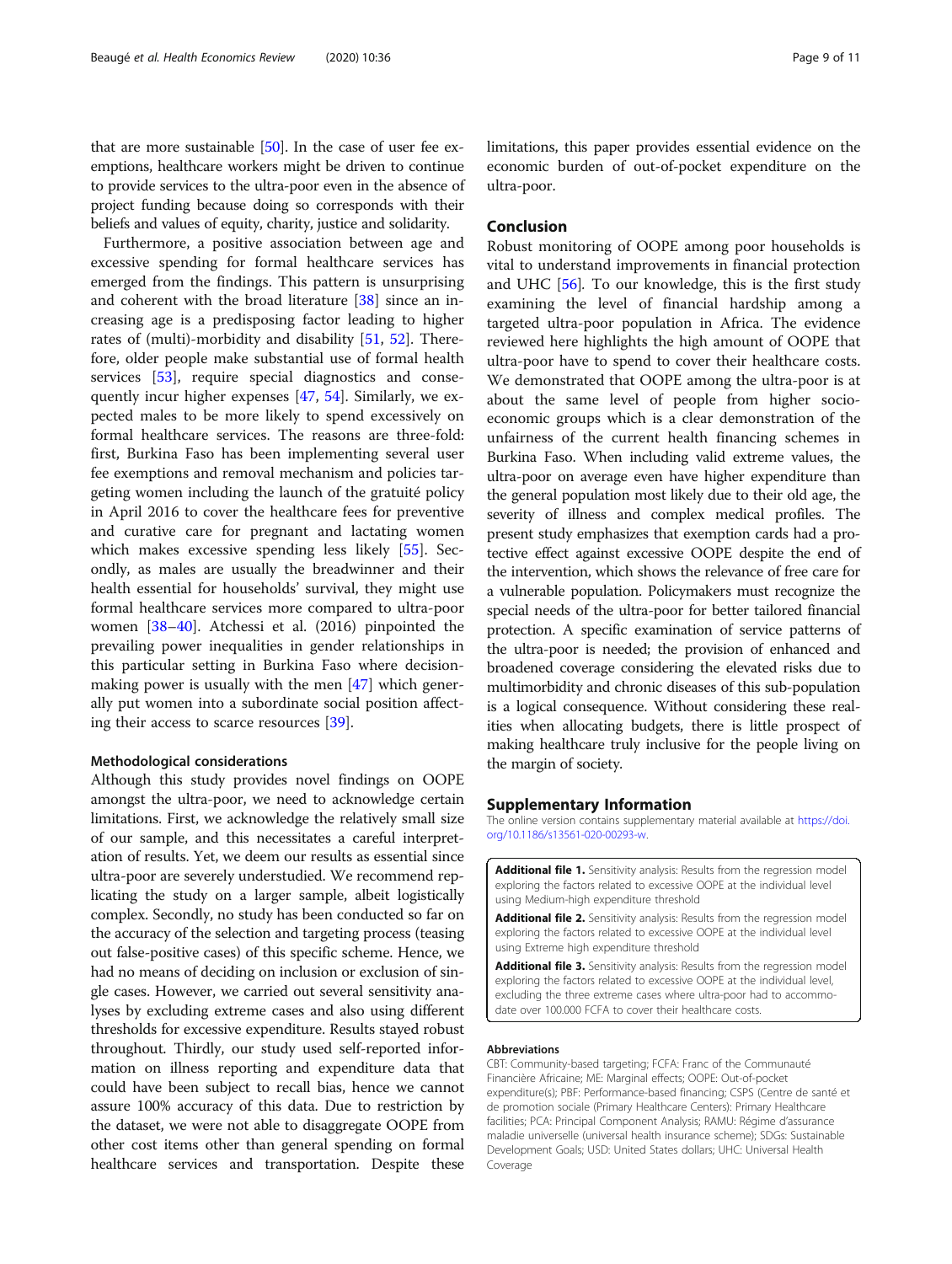#### <span id="page-9-0"></span>Acknowledgements

We thank Taiwo Adeniyi for basic language editing. We are grateful to Nikhil Kumar for optimizing the comprehensibility of the final manuscript for publication.

#### Authors' contributions

YB and MDA conceived the study. YB, VR, SS, EB and MDA contributed to survey design and data collection. YB undertook data analysis with support from EB, NK, MDA. All authors contributed to the interpretation of the results. YB drafted the manuscript with contributions from all authors. All authors read and approved the final manuscript.

#### Funding

This research is a joint collaboration between the Institut de Recherche pour le Développement Paris, France and the Heidelberg Institute of Global Health. It was funded by the European Union Delegation in Burkina Faso within the framework of a EuropeAid project devoted to Capacity Building for Analysis and Policy Research. Open Access funding enabled and organized by Projekt DEAL.

#### Availability of data and materials

Due to the possibility of identifying respondents, the dataset cannot be made available open access. The authors are willing to share the database upon specific requests.

#### Ethics approval and consent to participate

Ethical clearance was granted by the Comité National d'Éthique pour la Recherche en Santé (CNERS) in Burkina Faso (Decision No. 2019–01-004).

#### Consent for publication

Not applicable.

#### Competing interests

The authors declare they have no competing interests.

#### Author details

<sup>1</sup>Heidelberg Institute of Global Health, Medical Faculty and University Hospital, Heidelberg University, Im Neuenheimer Feld 365, 69120 Heidelberg, Germany. <sup>2</sup>IRD (French Institute For Research on sustainable Development), CEPED (IRD-Université de Paris), ERL INSERM SAGESUD, Paris, France. <sup>3</sup>French Institute for Research on Sustainable Development (IRD), Unité Mixte Internationale (UMI) Résiliences, Paris, France. <sup>4</sup>UFR SDS EDS Université Ouaga 1 Professor JKZ, IRD (French Institute for Research on sustainable Development), AGIR - Global Alliance for Resilience, Paris, France. 5 Department of Economics and Entrepreneurship Development Studies, Faculty of Integrated Development Studies, University for Development Studies, Wa, Upper West Region, Ghana.

#### Received: 23 June 2020 Accepted: 4 November 2020 Published online: 14 November 2020

#### References

- 1. Government of Burkina Faso. LOI N° 060–2015/CNT. Portant regime d'assurance maladie Universelle au Burkina Fasp [Internet]. Conseil national de la transition; 2015. Available from: [https://www.servicepublic.gov.bf/](https://www.servicepublic.gov.bf/storage/documents-officiels/qdjW5YjZF6Vq9WYAzAaEnWylsUzTWccdKdl389ps.pdf) [storage/documents-officiels/qdjW5YjZF6Vq9WYAzAaEnWylsUzTWccdKdl3](https://www.servicepublic.gov.bf/storage/documents-officiels/qdjW5YjZF6Vq9WYAzAaEnWylsUzTWccdKdl389ps.pdf) [89ps.pdf.](https://www.servicepublic.gov.bf/storage/documents-officiels/qdjW5YjZF6Vq9WYAzAaEnWylsUzTWccdKdl389ps.pdf) Accessed 12 July 2020.
- 2. World Bank. Burkina Faso social safety nets [internet]. Washington, DC; 2010. Available from: [http://documents.worldbank.org/curated/en/42546146](http://documents.worldbank.org/curated/en/425461468341336068/pdf/889940NWP0P132085256B00PUBLIC001403.pdf) [8341336068/pdf/889940NWP0P132085256B00PUBLIC001403.pdf](http://documents.worldbank.org/curated/en/425461468341336068/pdf/889940NWP0P132085256B00PUBLIC001403.pdf). Accessed 12 July 2020.
- 3. Ministère de l'Action Sociale et de la Sécurité Nationale du Burkina Faso MASSN. Synthèse des résultats du comité de réflexion sur l'indigence. Ouagadougou, Burkina Faso: Government of Burkina Faso; 2010.
- 4. Ekman B. Catastrophic health payments and health insurance: Some counterintuitive evidence from one low-income country. Health Policy. 2007;83:304–13 Available from: [http://www.sciencedirect.com/science/](http://www.sciencedirect.com/science/article/pii/S0168851007000437) [article/pii/S0168851007000437](http://www.sciencedirect.com/science/article/pii/S0168851007000437). [cited 2020 Apr 17].
- Li Y, Wu Q, Xu L, Legge D, Hao Y, Gao L, et al. Factors affecting catastrophic health expenditure and impoverishment from medical expenses in China:
- 6. World Health Organization. The world health report 2008: primary health care now more than ever: introduction and overview. Geneva: World Health Organization; 2008.
- 7. Leive A, Xu K. Coping with out-of-pocket health payments: empirical evidence from 15 African countries. Bulletin of the World Health Organization. SciELO Public Health. 2008;86:849–856C.
- 8. World Health Organization. WORLD HEALH REPORT (The): Health Systems Financing: the path to universal Coverage. Geneva: World Health Organization: 2010.
- 9. Ridde V. Is the Bamako Initiative Still Relevant for West African Health Systems? Int J Health Serv. 2011;41:175–84 Available from: [https://doi.org/](https://doi.org/10.2190/HS.41.1.l) [10.2190/HS.41.1.l.](https://doi.org/10.2190/HS.41.1.l) [cited 2020 Mar 16].
- 10. Kadidiatou K, Yamba K, Aboubacar O, Ridde V. Analysis of the implementation of a social protection initiative to admit the poorest of the poor to mutual health funds in Burkina Faso. Int Soc Security Rev. 2018;71:71–91 Available from: [https://](https://onlinelibrary.wiley.com/doi/abs/10.1111/issr.12161) [onlinelibrary.wiley.com/doi/abs/10.1111/issr.12161](https://onlinelibrary.wiley.com/doi/abs/10.1111/issr.12161). [cited 2020 Mar 16].
- 11. Kagambega MT. Les obstacles à l'effectivité de l'assurance maladie universelle au Burkina Faso. SociologieS. Association internationales des sociologues de langue française (AISLF); 2020.
- 12. Simporé L, Ridde V, Queuille L, Hema A. Évaluation de l'efficacité Du Ciblage Communautaire des indigents Bé-néficiaires de La Gratuité des Soins Dans les districts Sanitaires de Dori et de Sebba au Burkina Faso. In: Fournier P, Haddad S, Ridde V, editors. Maternelle et Accès aux Soins en Afrique de l'Ouest. Paris: Editions L'Harmattan; 2013.
- 13. Ridde V, Rossier C, Soura AB, Bazié F, Kadio K. A community-based approach to indigent selection is difficult to organize in a formal neighbourhood in Ouagadougou, Burkina Faso: a mixed methods exploratory study. Int J Equity Health. 2014;13:31.
- 14. Ridde V, Turcotte-Tremblay A-M, Souares A, Lohmann J, Zombré D, Koulidiati JL, et al. Protocol for the process evaluation of interventions combining performance-based financing with health equity in Burkina Faso. Implement Sci. 2014;9:149 Available from: [https://doi.org/10.1186/s13012-](https://doi.org/10.1186/s13012-014-0149-1) [014-0149-1](https://doi.org/10.1186/s13012-014-0149-1). [cited 2020 Mar 16].
- 15. Mwase T, Brenner S, Mazalale J, Lohmann J, Hamadou S, Somda SMA, et al. Inequities and their determinants in coverage of maternal health services in Burkina Faso. Int J Equity Health. 2018;17 Available from: [https://www.ncbi.](https://www.ncbi.nlm.nih.gov/pmc/articles/PMC5948792/) [nlm.nih.gov/pmc/articles/PMC5948792/](https://www.ncbi.nlm.nih.gov/pmc/articles/PMC5948792/). [cited 2019 Nov 25].
- 16. Ridde V, Haddad S, Nikiema B, Ouedraogo M, Kafando Y, Bicaba A. Low coverage but few inclusion errors in Burkina Faso: a community-based targeting approach to exempt the indigent from user fees. BMC Public Health. 2010;10:631 Available from: [https://doi.org/10.1186/1471-2458-10-631.](https://doi.org/10.1186/1471-2458-10-631) [cited 2019 Aug 26].
- 17. Beaugé Y, Koulidiati J-L, Ridde V, Robyn PJ, De Allegri M. How much does community-based targeting of the ultra-poor in the health sector cost? Novel evidence from Burkina Faso. Health Econ Rev. 2018;8:19 Available from: [https://doi.org/10.1186/s13561-018-0205-7.](https://doi.org/10.1186/s13561-018-0205-7) [cited 2020 Apr 28].
- 18. Thinkwell. Strengthening Purchasing to Improve Primary Health Care in Burkina Faso. Burkina Faso [Internet]. ThinkWell. 2020 [cited 2020 Jun 22]. Available from: [https://thinkwell.global/projects/sp4phc/burkinafaso/.](https://thinkwell.global/projects/sp4phc/burkinafaso/)
- 19. Beogo I, Huang N, Gagnon M-P, Amendah DD. Out-of-pocket expenditure and its determinants in the context of private healthcare sector expansion in sub-Saharan Africa urban cities: evidence from household survey in Ouagadougou, Burkina Faso. BMC Res Notes. 2016;9:34 Available from: <https://doi.org/10.1186/s13104-016-1846-4>. [cited 2020 Feb 19].
- 20. Nakovics MI, Brenner S, Robyn PJ, LDG T, Allegri MD. Determinants of individual healthcare expenditure: A cross-sectional analysis in rural Burkina Faso. Int J Health Plann Manage. 2019;34:e1478–94 Available from: [https://](https://onlinelibrary.wiley.com/doi/abs/10.1002/hpm.2812) [onlinelibrary.wiley.com/doi/abs/10.1002/hpm.2812.](https://onlinelibrary.wiley.com/doi/abs/10.1002/hpm.2812) [cited 2020 Feb 19].
- 21. Su TT, Kouyaté B, Flessa S. Catastrophic household expenditure for health care in a low-income society: a study from Nouna District, Burkina Faso Bulletin of the World Health Organization. SciELO Public Health. 2006;84:21–7.
- 22. Grépin KA, Irwin BR, Trakinsky BS. On the Measurement of Financial Protection: An Assessment of the Usefulness of the Catastrophic Health Expenditure Indicator to Monitor Progress Towards Universal Health Coverage. Health Syst Reform. 2020;6:e1744988 Available from: [https://doi.](https://doi.org/10.1080/23288604.2020.1744988) [org/10.1080/23288604.2020.1744988](https://doi.org/10.1080/23288604.2020.1744988). [cited 2020 Sep 11].
- 23. Jacobs B, Price NL, Oeun S. Do exemptions from user fees mean free access to health services? A case study from a rural Cambodian hospital. Trop Med Int Health. 2007;12:1391–401 Available from: [https://onlinelibrary.wiley.com/](https://onlinelibrary.wiley.com/doi/abs/10.1111/j.1365-3156.2007.01926.x) [doi/abs/10.1111/j.1365-3156.2007.01926.x.](https://onlinelibrary.wiley.com/doi/abs/10.1111/j.1365-3156.2007.01926.x) [cited 2020 Oct 28].